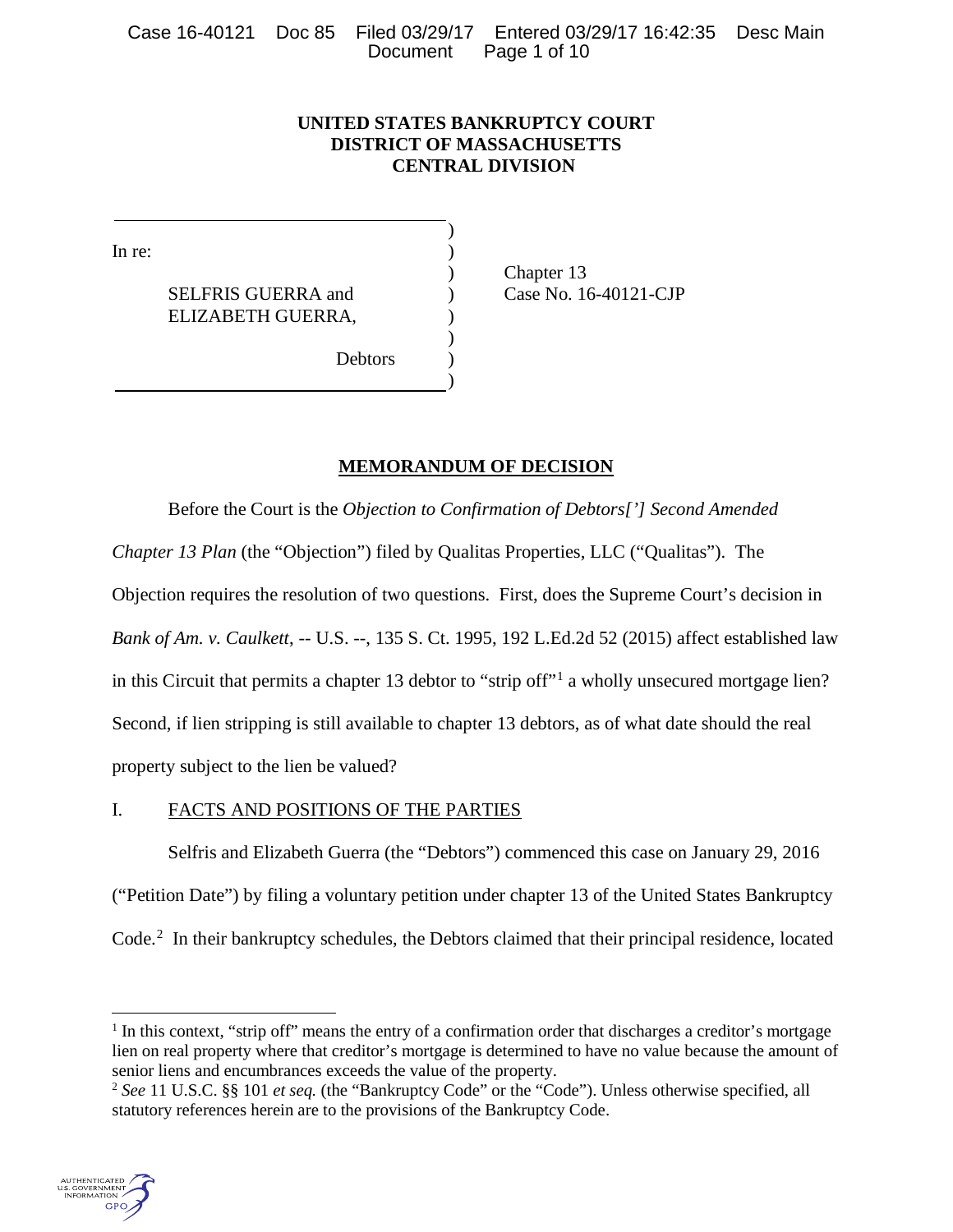#### Case 16-40121 Doc 85 Filed 03/29/17 Entered 03/29/17 16:42:35 Desc Main Page 2 of 10

in Lawrence, Massachusetts (the "Property"), had a fair market value of \$180,000.00. The Property is subject to two mortgages held by JPMorgan Chase Bank, N.A. ("Chase") and Qualitas, respectively. According to the proofs of claim filed by the mortgage holders, to which no objections have been filed, as of the Petition Date, the outstanding amount of the first mortgage held by Chase was \$251,160.48 and the outstanding amount of the second mortgage held by Qualitas was \$88,195.97.

Believing the second mortgage to be wholly unsecured, as the balance of the first mortgage was greater than the Debtors' valuation of the Property, the Debtors proposed to strip off Qualitas's second mortgage through their amended chapter 13 plan (the "Plan")– i.e., the Plan treats the second mortgage as a wholly unsecured claim subject to discharge under  $§$  1328(a).

Qualitas objects to confirmation of the Debtors' Plan on two grounds. First, Qualitas argues that *Caulkett* prohibits a debtor from treating a wholly "underwater" second mortgage as an unsecured claim in a chapter 13 plan and from stripping off that creditor's lien. Second, Qualitas disputes the Debtors' value of the Property, asserting that its second mortgage is not wholly unsecured. The appraisal of the Property submitted by Qualitas reflects a value of \$276,000.00 as of September 13, 2016. While the parties have stipulated that Qualitas's claim was wholly unsecured as of the Petition Date, it appears that the value of the Property may have increased since that time. If the Property is to be valued at confirmation, the second mortgage may be partially secured and not wholly unsecured. If that were the case, then even under pre-*Caulkett* law, the second mortgage could not be treated as an unsecured claim through the Debtors' Plan. Accordingly, if this Court holds that the Debtors may strip off a wholly unsecured mortgage lien post-*Caulkett*, the Court must determine the appropriate date for

2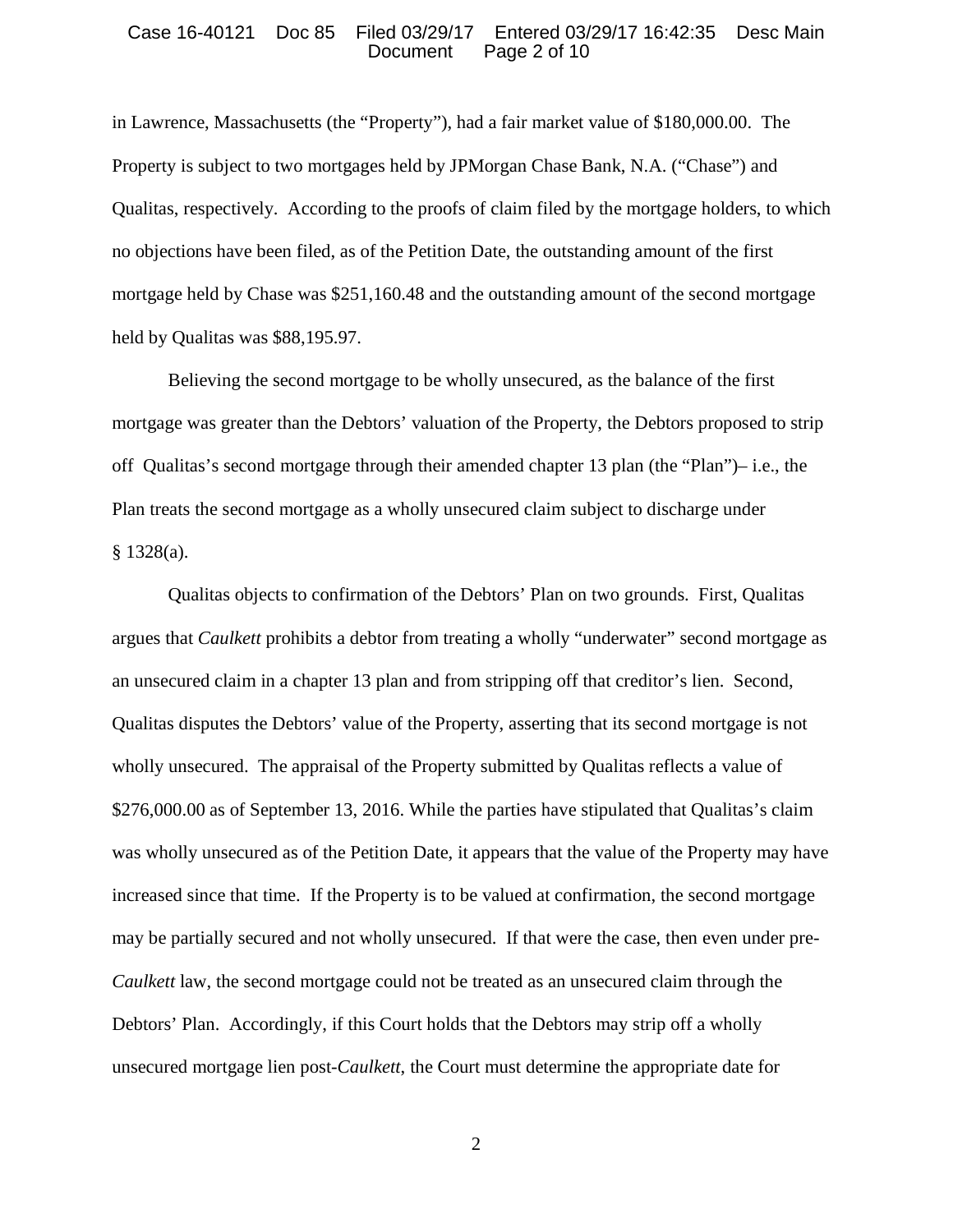# Case 16-40121 Doc 85 Filed 03/29/17 Entered 03/29/17 16:42:35 Desc Main Page 3 of 10

valuing the Property.

After a hearing on the Objection and the Debtors' response thereto, the Court took the matter under advisement.

# II. DISCUSSION

l

# A. Lien Stripping

The issues presented in this case primarily implicate two Bankruptcy Code provisions and related case law interpreting those provisions. The first is  $\S$  506(a), which defines what constitutes a "secured claim." Under § 506(a), a creditor's claim is only a secured claim "to the extent of the value of such creditor's interest in the estate's interest in the property." 11 U.S.C. § 506(a). The second relevant provision is § 1322(b)(2), which addresses the permissible treatment of allowed secured claims in chapter 13 plans. While that section provides that a chapter 13 debtor may modify the rights of holders of allowed secured claims through a plan, it prohibits the modification of the rights of a holder of a secured claim if the "claim [is] secured only by a security interest in real property that is the debtor's principal residence." 11 U.S.C. §  $1322(b)(2).<sup>3</sup>$  $1322(b)(2).<sup>3</sup>$  $1322(b)(2).<sup>3</sup>$ 

Relying on § 506(a)'s definition of a "secured claim," many chapter 13 debtors attempted to bifurcate an undersecured mortgage claim into its component "secured" and "unsecured" parts, discharging the unsecured portion and treating the secured amount in accordance with the anti-modification provisions of  $\S 1322(b)(2)$ , before the Supreme Court foreclosed such treatment in *Nobelman v. Am. Savings Bank*, 508 U.S. 324 (1993). In *Nobelman*, the Court addressed the relationship between § 506(a) and § 1322(b)(2), holding that an undersecured

<span id="page-2-0"></span><sup>&</sup>lt;sup>3</sup> For ease of discussion, the Court will refer to secured claims secured only by a lien on a debtor's principal residence as a "mortgage claim," excluding those mortgages secured by other properties that are subject to modification under § 1322(b)(2).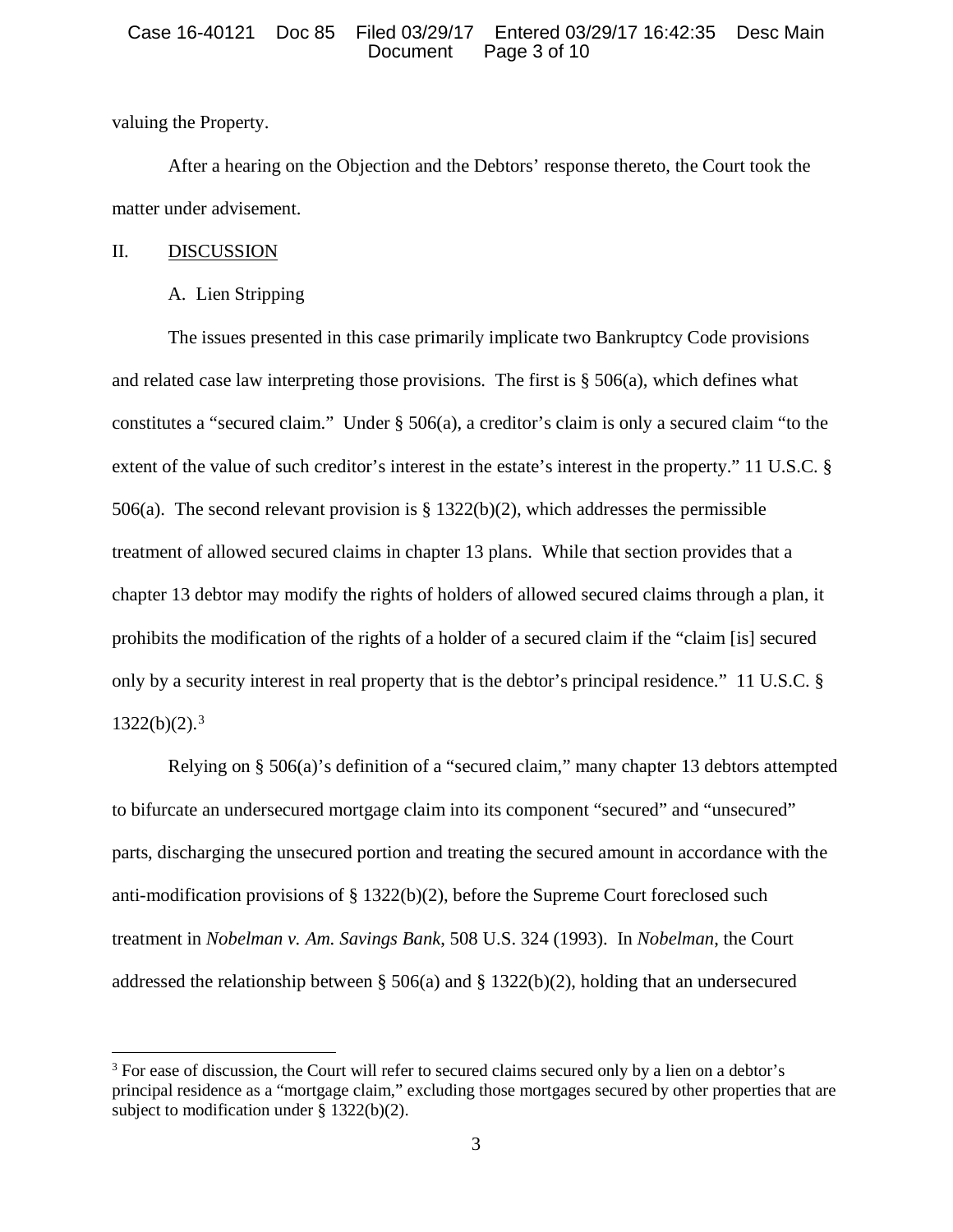# Case 16-40121 Doc 85 Filed 03/29/17 Entered 03/29/17 16:42:35 Desc Main Page 4 of 10

creditor "is still the 'holder' of a 'secured claim.'" 508 U.S. at 329. Noting that § 1322(b)(2) addresses the modification of "rights of holders" of secured claims, and not modification of the claim itself, the Court held that, pursuant to § 1322(b)(2), a chapter 13 plan could not bifurcate and strip down<sup>[4](#page-3-0)</sup> an undersecured mortgage claim. *Id.* at 332.

The debate over the treatment of mortgage claims in chapter 13 plans did not end there. While the *Nobelman* Court had held that an *under*secured mortgage holder was protected by the anti-modification provision of § 1322(b)(2), the Court did not decide whether a *wholly* unsecured mortgage may be treated as an unsecured claim consistent with  $\S 1322(b)(2)$ . Following *Nobelman*, a majority of courts, including courts in the First Circuit, have concluded that, "[p]ursuant to § 506(a) and § 1322(b)(2), and notwithstanding the anti[-]modification provision in the latter, [c]hapter 13 plans may void residential real property liens that are wholly unsecured." *In re Mann*, 249 B.R. 831, 840 (B.A.P. 1st Cir. 2000); *see also In re LaFata*, 483 F.3d 13, 21 (1st Cir. 2007) (citing *Mann* favorably); *TD Bank, N.A. v. Landry*, 479 B.R. 1, 4 (D. Mass. 2012) (holding that "a wholly unsecured claim on a principal residence—that is, a home mortgage where there is insufficient value in the home to support even a penny of the claim may be modified (and possibly avoided in full) in the Chapter 13 plan"); *In re Pelosi*, 382 B.R. 582, 585 (Bankr. D. Mass. 2008). [5](#page-3-1) 

 $\overline{\phantom{a}}$ 

<span id="page-3-1"></span><sup>5</sup> *See also, Zimmer v. PSB Lending Corp. (In re Zimmer)*, 313 F.3d 1220, 1226-27 (9th Cir. 2002); *Lane v. W. Interstate Bancorp. (In re Lane),* 280 F.3d 663, 665 (6th Cir. 2002); *Pond v. Farm Specialist Realty (In re Pond),* 252 F.3d 122, 126 (2d Cir. 2001); *Tanner v. FirstPlus Fin., Inc. (In re Tanner),* 217 F.3d 1357, 1360 (11th Cir. 2000); *Bartee v. Tara Colony Homeowners Ass'n (In re Bartee),* 212 F.3d 277, 295 (5th Cir. 2000); *McDonald v. Master Fin., Inc. (In re McDonald),* 205 F.3d 606, 611 (3d Cir. 2000); *Fisette v. Keller (In re Fisette),* 455 B.R. 177, 182 (B.A.P. 8th Cir. 2011); *Griffey v. U.S. Bank (In re Griffey),* 335 B.R. 166, 170 (B.A.P. 10th Cir. 2005) (all permitting strip offs of wholly unsecured mortgage claims in chapter 13 cases). *But see e.g., American Gen. Fin., Inc. v. Dickerson (In re Dickerson)*, 222 F.3d 924, 926 (11th Cir. 2000).

<span id="page-3-0"></span><sup>4</sup> "Strip down" means reducing the value of the creditor's mortgage lien to value of the real property in excess of senior liens and encumbrances.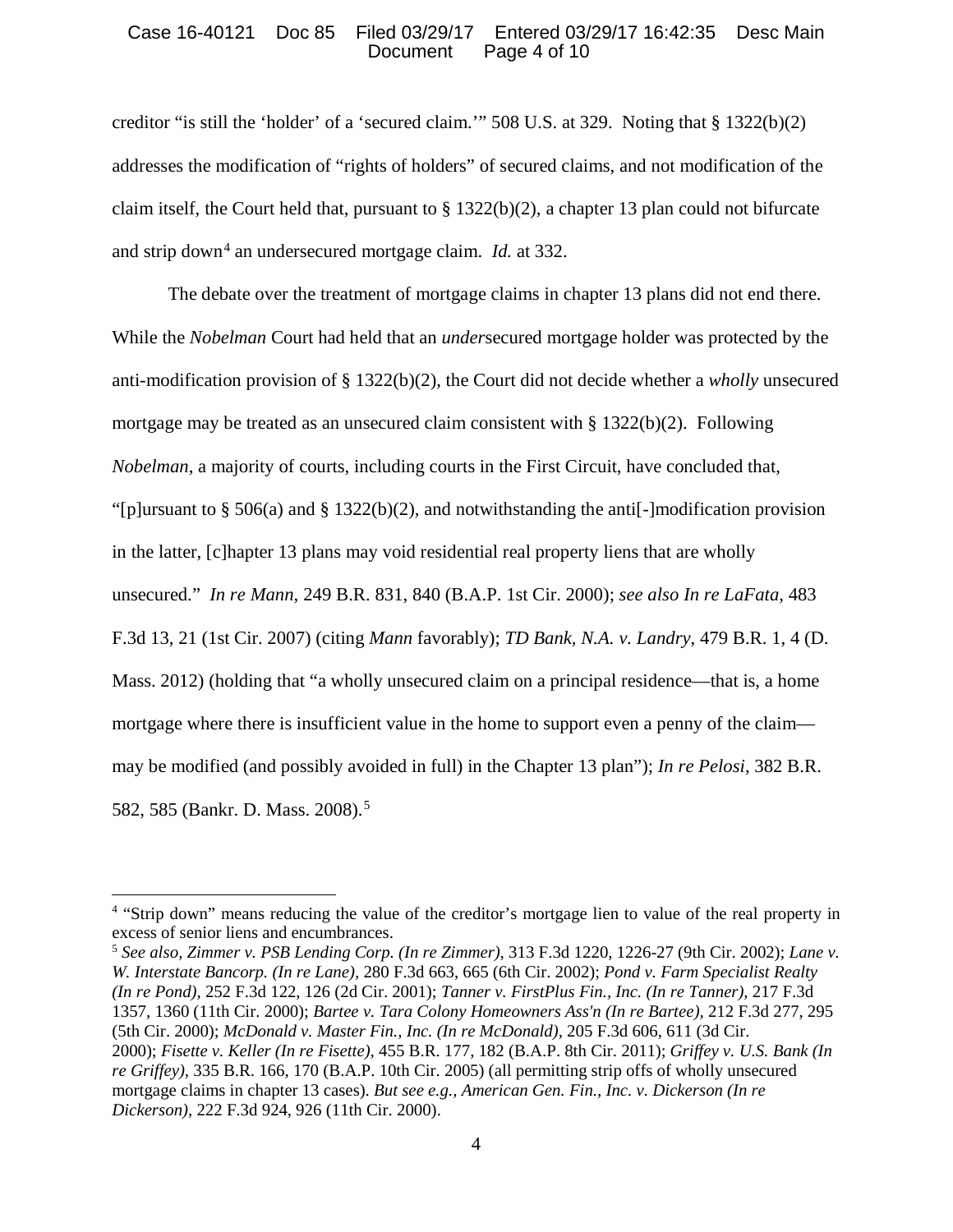#### Case 16-40121 Doc 85 Filed 03/29/17 Entered 03/29/17 16:42:35 Desc Main Page 5 of 10

In *In re Mann*, the Bankruptcy Appellate Panel for the First Circuit concluded that *Nobelman* did not render § 506(a) meaningless in the context of § 1322(b)(2); "[r]ather, the Supreme Court assigned to § 506(a) an important role in determining whether a junior mortgage holds an 'allowed secured claim' in any amount." *Mann,* 249 B.R. at 836-37 (quoting *Nobelman*, 508 U.S. at 328-29 ("Petitioners were correct in looking to § 506(a) for a judicial valuation of the collateral to determine the status of the bank's secured claim.")). The *Mann* Court concluded that, as a threshold issue, the bankruptcy court must first look to  $\S 506(a)$  to determine whether the claim holder is at least partially secured. If so, the claimant holds a "secured" claim "protected from modification under § 1322(b)(2)." *See id.* at 837. If there is no value in the property beyond senior liens and other encumbrances,  $\S$  506(a) operates to establish the claim as an "unsecured" claim, not subject to the anti-modification provisions of § 1322(b)(2). *Id.* (citing *Wright v. Commercial Credit Corp.*, 178 B.R. 703, 707 (E.D. Va. 1995)); *see also McDonald v. Master Fin., Inc. (In re McDonald)*, 205 F.3d 606, 612 (3d Cir. 2000) (finding that "[i]f a mortgage holder's claim is wholly unsecured, then after the valuation that Justice Thomas said that debtors could seek under § 506(a) [in *Nobelman*], the bank is not in any respect a holder of a claim secured by the debtor's residence. The bank simply has an unsecured claim and the antimodification clause does not apply").

In 2015, the Supreme Court addressed "whether a debtor in a *Chapter 7* bankruptcy proceeding may void a junior mortgage under  $\S 506(d)$  when the debt owed on a senior mortgage exceeds the present value of the property." *Caulkett*, 135 S. Ct. at 1995 (emphasis added). The Court held that a chapter 7 debtor may not use § 506(d) to void and render unsecured a wholly underwater lien. In reaching its conclusion, the *Caulkett* court relied on *Dewsnup v. Timm*, 502 U.S. 410, 416-17 (1992), where the Court had determined that the definition of a secured claim

5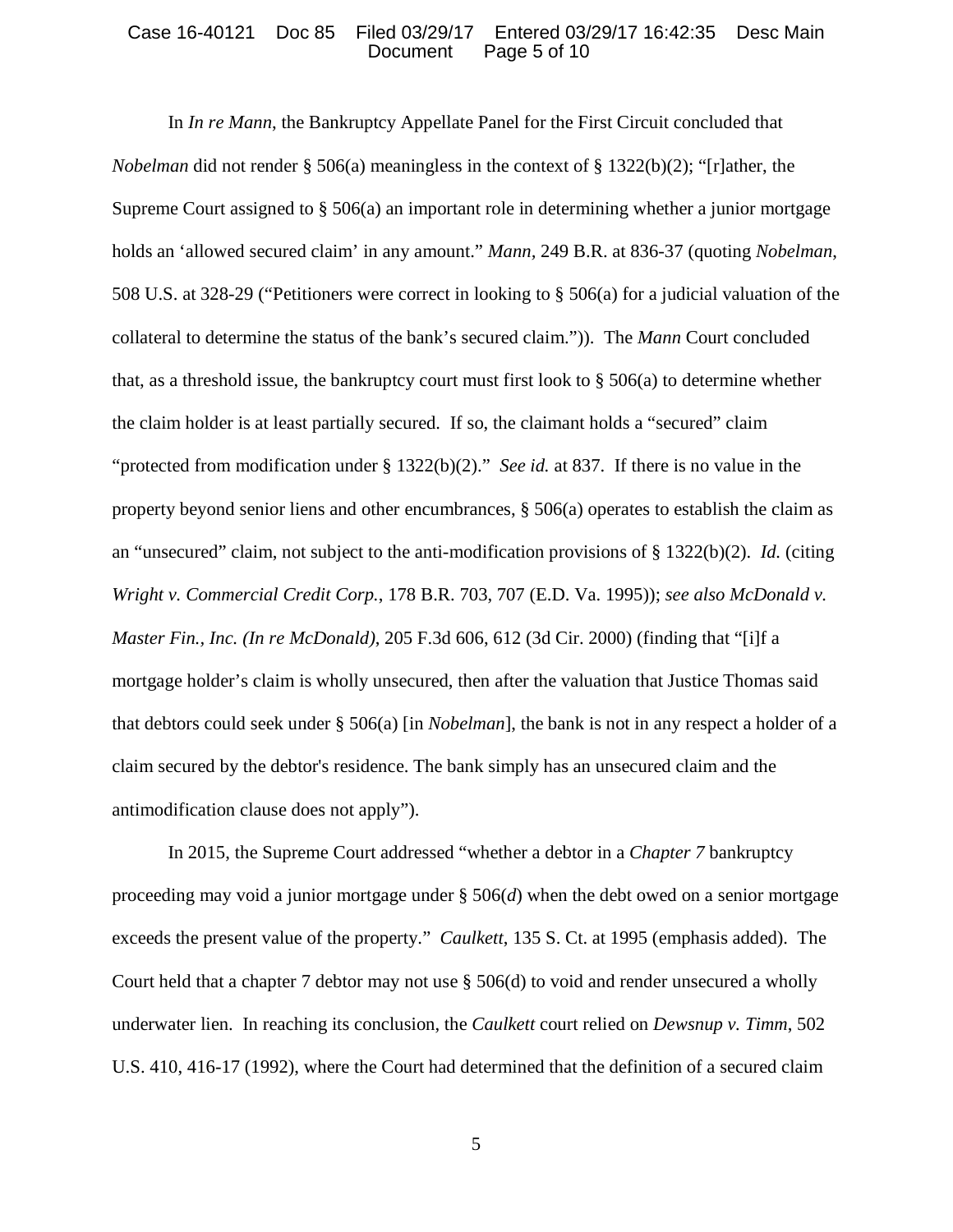# Case 16-40121 Doc 85 Filed 03/29/17 Entered 03/29/17 16:42:35 Desc Main Page 6 of 10

in § 506(d) included all claims "supported by a security interest in property, regardless of whether the value of that property would be sufficient to cover the claim." *Id.* at 1999 (citing *Dewsnup*, 502 U.S. at 416-17).

Qualitas argues that, contrary to *Mann* and similar cases, *Caulkett* should be read to prohibit a chapter 13 plan from treating a wholly unsecured junior mortgage as a dischargeable unsecured claim. But *Caulkett* did not address subparagraph (a) of § 506 of the Bankruptcy Code and certainly did not address the interplay between that section and  $\S 1322(b)(2)$  in the chapter 13 context. In fact, the *Caulkett* Court explicitly rejected the application of *Nobelman* to the case before it, noting that "*Nobelman* said nothing about the meaning of the term 'secured claim' in § 506(d). Instead, it addressed the interaction between the meaning of the term 'secured claim' in § 506(a) and . . . § 1322(b)(2)." *Caulkett*, 135 S. Ct. at 2000.

This Court joins with the majority of courts that have concluded that the converse is also true – namely, that *Caulkett* has no bearing on the interpretation of § 506(a) and its interplay with § 1322(b)(2). [6](#page-5-0) Having disclaimed *Nobelman*'s relevance to its treatment of § 506(d), there is no reason to believe that the Supreme Court intended *Caulkett* to have any impact on *Nobelman* and the line of cases, such as *Mann*, that have focused on the meaning of § 506(a). Accordingly, the ability to strip off and discharge a wholly unsecured mortgage lien in a chapter 13 plan under §§ 506(a) and 1322(b)(2) remains available to debtors.

 $\overline{a}$ 

<span id="page-5-0"></span><sup>6</sup> *See, e.g., Larson v. Nationstar Mortgage LLC (In re Larson)*, 544 B.R. 883 (Bankr. W.D. Wis. 2016); *Green Tree Servicing LLC v. Wilson (In re Wilson)*, 532 B.R. 486 (S.D.N.Y. 2015); *In re Travers*, 541 B.R. 639 (Bankr. E.D. Ky. 2015); *In re Lopez*, 2015 WL 5920666 (Bankr. D.P.R. Oct. 9, 2015); *Roman v. CitiMortgage, Inc. (In re Roman)*, Adv. Pro. No. 14-0255, 2015 WL 7924761 (Bankr. D.P.R. Oct. 8, 2015); *Kresl v. Beneficial Neb., Inc. (In re Kresl)*, 2015 WL 5667069 (Bankr. D. Neb. Sept. 24, 2015); *In re Ricci-Breen*, 2015 WL 5156617 (Bankr. S.D.N.Y. Aug. 31, 2015); *Young v. Green Tree Servicing, LLC (In re Young),* 2015 WL 4940090 (Bankr. D. Neb. Aug. 18, 2015); *Rivera v. Banco Popular de P.R. (In re Rivera)*, 2015 WL 3932381 (Bankr. D.P.R. June 25, 2015). *But see, e.g., Burkhart v. Cmty. Bank of Tri-Cnty.*, No. 14-315, 2016 WL 4013917 (D. Md. July 27, 2016).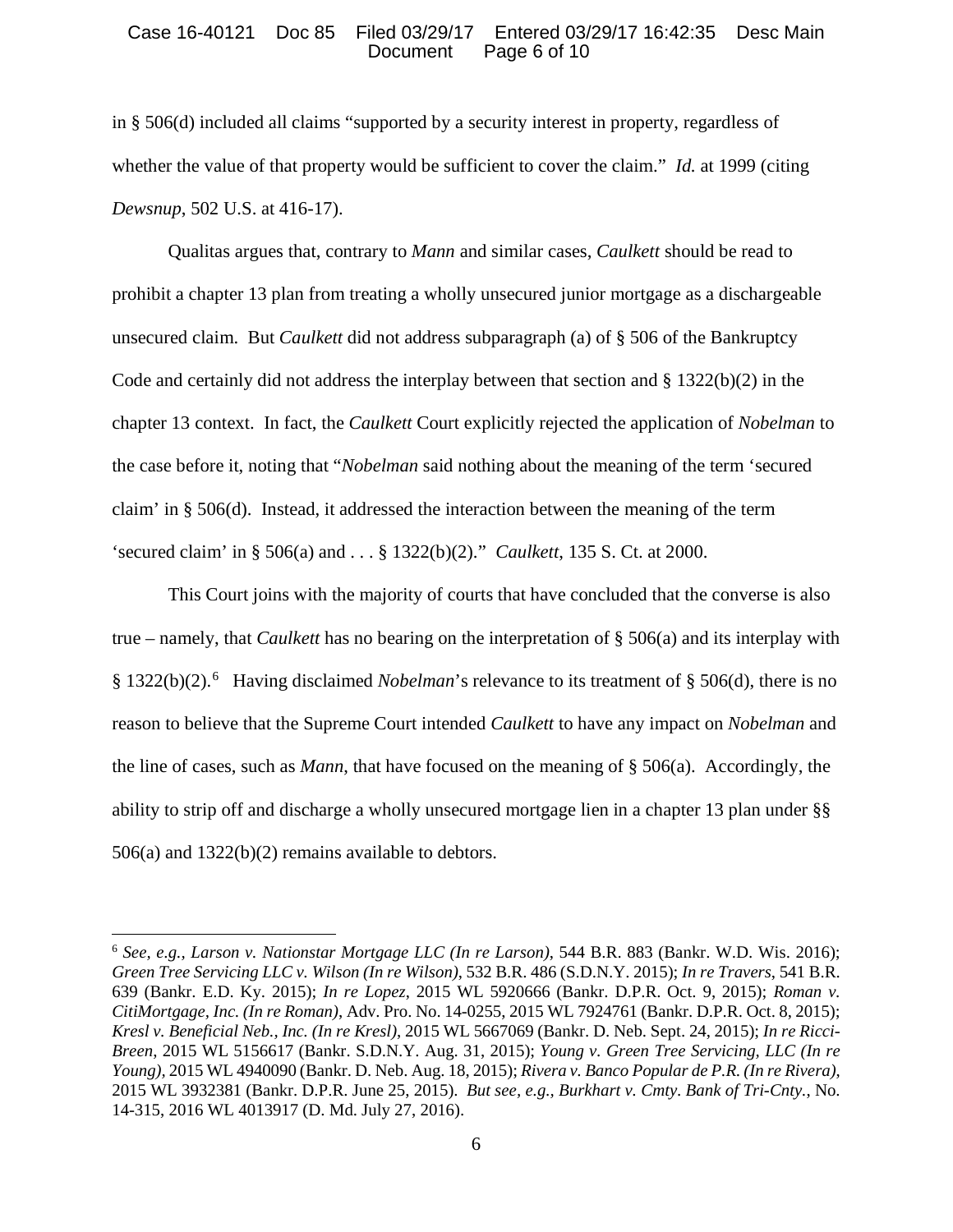# Case 16-40121 Doc 85 Filed 03/29/17 Entered 03/29/17 16:42:35 Desc Main Page 7 of 10

purpose of the valuation at issue "is critical to the analysis," *Landry*, 479 B.R. at 5, the lack of explicit statutory guidance has resulted in well-reasoned decisions concluding the appropriateness of different valuation dates. *See e.g., In re Sarno*, 463 B.R. 163, 166 (Bankr. D. Mass. 2011) (petition date); *In re Roach*, Adv. Pro. No. 09-2051, 2010 WL 234959 (Bankr. W.D. Mo. Jan. 15, 2010) (confirmation date); *Crain v. PSB Lending Corp. (In re Crain)*, 243 B.R. 75, 85 (Bankr. C.D. Ca. 1999) (effective date of the plan). After considering the statute and relevant case law, this Court adopts the flexible approach to valuation depending on a debtor's proposed use or disposition of the property at issue in accordance with  $\S 506(a)(1)$ , but concludes that, absent unusual circumstances regarding such proposed use or disposition, the petition date is the proper date to value real estate in order to determine whether a claim is wholly unsecured for purposes of lien stripping under a chapter 13 plan and not subject to the anti-modification provisions of  $\S$  1322(b)(2).

For many purposes, the petition date is the "watershed date of a bankruptcy proceeding." *In re Johnson*, 165 B.R. 524, 528 (S.D. Ga. 1994). The Bankruptcy Rules require a chapter 13 debtor to file financial schedules and statements (which include statements regarding the value of the debtor's property and amount of claims) either with the petition itself or shortly thereafter. *See* Fed. R. Bankr. P. 1007(c) (required financial schedules and statements must be filed with the petition or within 14 days thereafter). The chapter 13 plan must also be filed with the petition or within 14 days of filing. *See* Fed. R. Bankr. P. 3015(b).<sup>[8](#page-6-0)</sup> Property to be included in the bankruptcy estate, the amount of a creditor's claim, and a debtor's allowable exemptions are all determined as of the petition date. *See* 11 U.S.C. §§ 502(b), 522, 541; *see also In re Hegeduis*,

l

<span id="page-6-0"></span><sup>8</sup> While the Court does routinely allow extensions beyond the 14 days, it is rare that any extension is granted beyond the date set for the first meeting of creditors, which must be scheduled within 50 days (less than 2 months) from the petition date. *See* Fed. R. Bankr. P. 2003(a).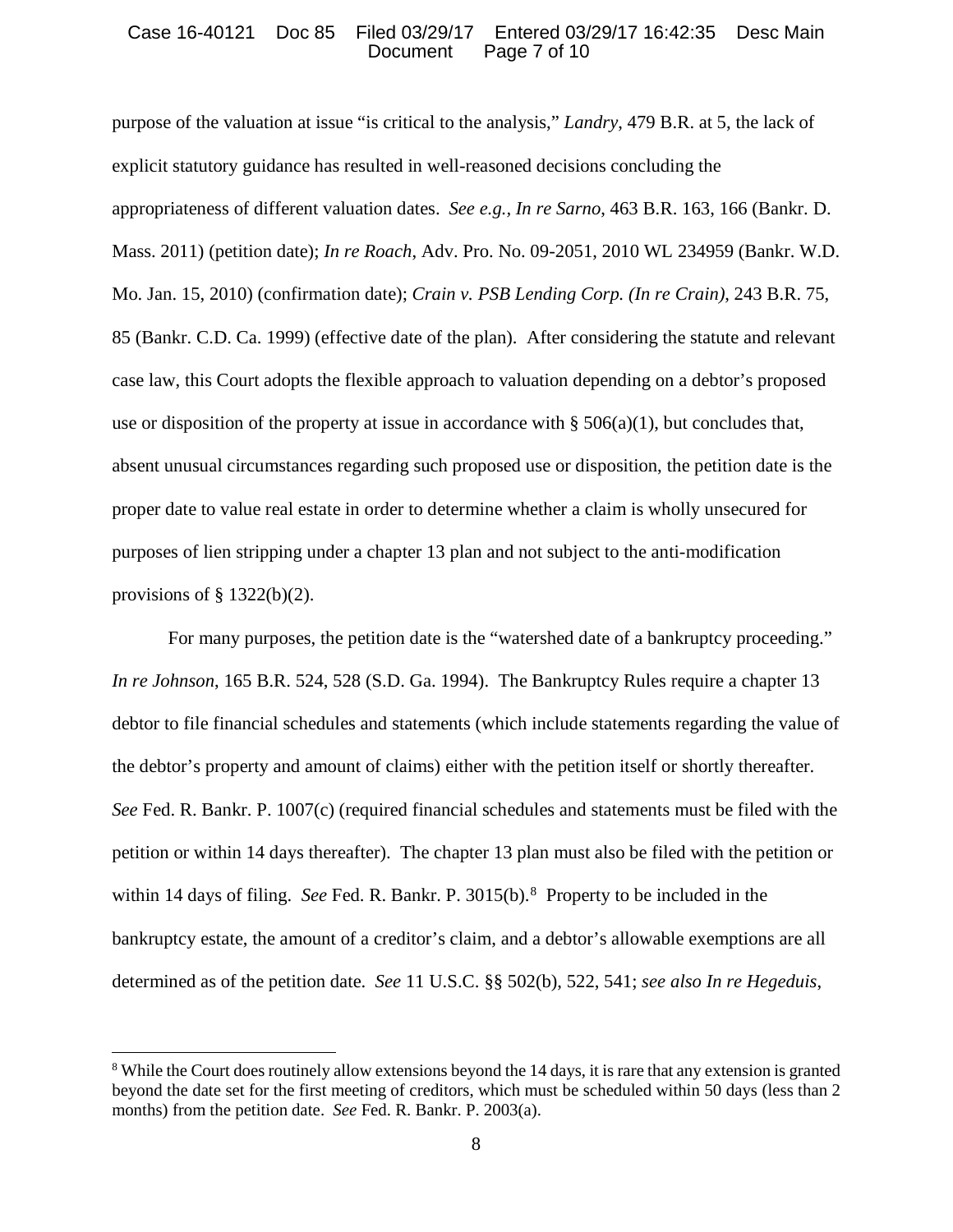# B. Valuation Date

 $\overline{\phantom{a}}$ 

Whether the Debtors in this case may strip off Qualitas's second mortgage claim through their Plan turns on whether there is any value in the Property remaining to provide security for the second mortgage after deducting the amount of the first mortgage. The parties have stipulated that the value of the Property was less than the amount owed on the first mortgage as of the Petition Date, and that, therefore, Qualitas's claim was wholly unsecured as of the commencement of the case. Qualitas asserts that the Property appreciated in value during the pendency of the case such that equity now exists to at least partially secure its claim. Accordingly, the Court must determine whether the value of the Property should be measured as of the Petition Date or at some later date, such as the date of confirmation or the effective date of the Plan, to conclude whether the mortgage claim of Qualitas may be stripped off.

The statutory language provides minimal guidance on this issue. Section 506(a) of the Bankruptcy Code "governs the determination of the secured status of a claim," *Nobelman*, 508 U.S. at 328, but "simply states that 'the value of [a] creditor's interest' in the collateral 'shall be determined in light of the purpose of the valuation and of the proposed disposition of such property, and in conjunction with any hearing on such disposition or use or on a plan affecting such creditor's interest.'" *Landry*, 479 B.R. at 4 (quoting 11 U.S.C. § 506(a)([1])).[7](#page-7-0)

There is a general consensus that  $\S 506(a)(1)$  "requires that courts adopt a flexible approach to the determination of secured status," *Landry*, 479 B.R. at 4, but "[c]ourts have not reached a consensus on the proper valuation date of property when a debtor attempts to strip off a wholly unsecured lien." *In re Dean*, 319 B.R. 474, 477 (Bankr. E.D. Va. 2004). While the

<span id="page-7-0"></span><sup>&</sup>lt;sup>7</sup> While subparagraph (a)(2) of § 506 expressly states that if the debtor is an individual in a Chapter 13 case the value with respect to personal property shall be determined "as of the date of the filing of the petition," § 506 fails to establish a similar express date for determining the value of real property. 11 U.S.C. § 506(a)(2).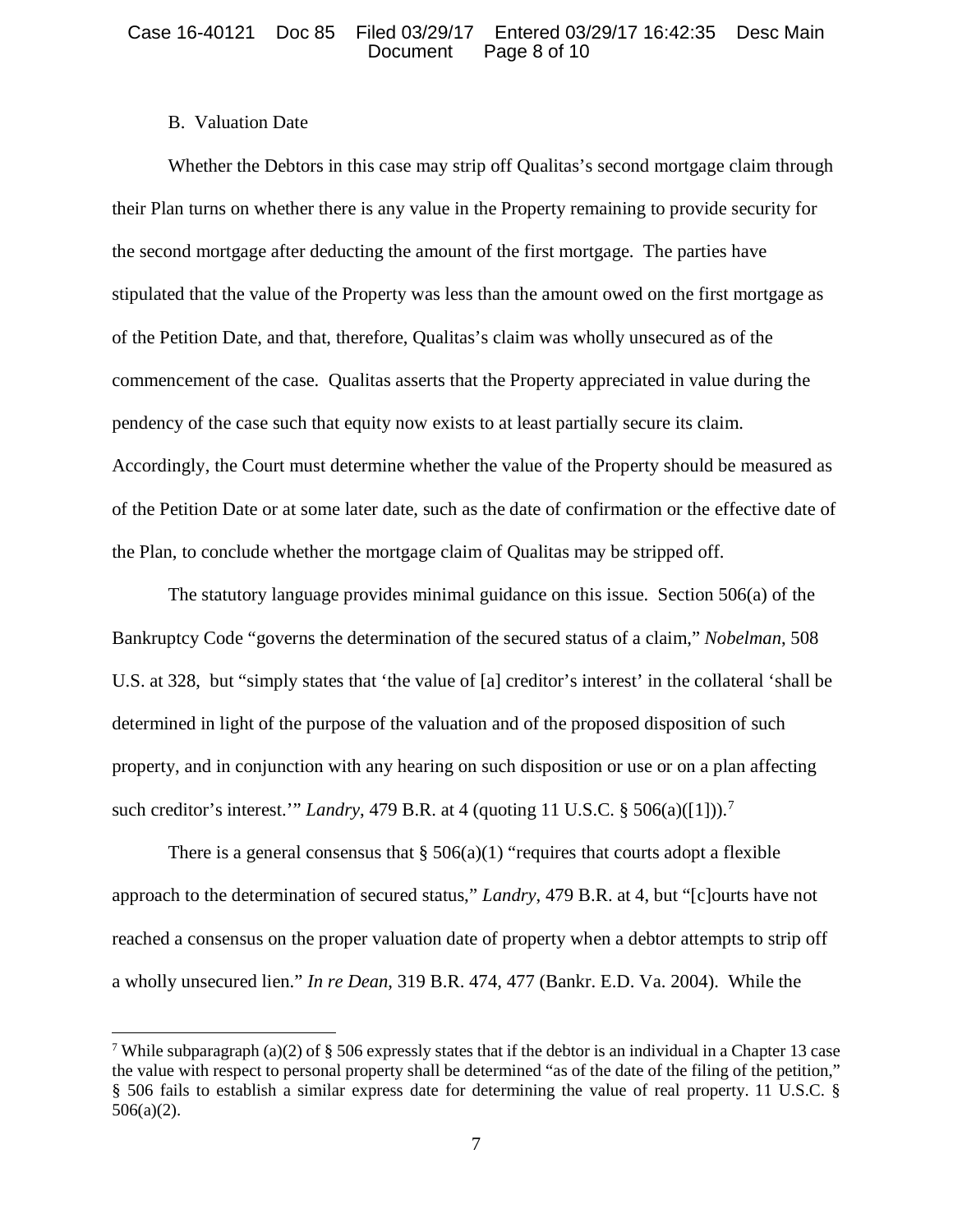# Case 16-40121 Doc 85 Filed 03/29/17 Entered 03/29/17 16:42:35 Desc Main Page 9 of 10

525 B.R. 74, 86 (Bankr. N.D. Ind. 2015) (holding that the critical event point in a Chapter 13 case around which the 11 U.S.C.  $\S 1322(b)(2)$  consequence of valuation of residential real estate relatively revolves is the date of the petition).

The chapter 13 plan process requires a threshold determination of whether the creditor holds an allowed secured claim at all. *See, e.g., In re Boisvert*, 156 B.R. 357, 359 (Bankr. D. Mass. 1993) ("[T]he extent of a creditor's collateral should be evaluated at the commencement of the case"); *In re Wetherbee*, 164 B.R. 212, 215 (Bankr. D.N.H. 1994) (holding "[a] 'claim' is a term of art in a bankruptcy proceeding" that defines a creditor's right of payment and "arises at the date of the filing of the petition") (citations omitted). This valuation typically must occur early in the case to allow the court and the parties to adequately assess a debtor's proposed treatment of secured creditors in a chapter 13 plan. *See Sarno*, 463 B.R. at 166; *Landry*, 479 B.R. at 5-6. As the Court in *Landry* explained:

[B]ecause § 1322(b)(2) limits the types of claims that may be modified through bankruptcy plans before determining how the property should be treated under such a plan (that is, before determining how the claim should be modified), the Court must first determine whether the claim is protected by  $\S 1322(b)(2)$  (that is, whether it may be modified at all).

*Landry*, 479 B.R. at 6. Given the importance of this determination at the outset of a chapter 13 bankruptcy case, the petition date is commonly the most logical point to establish the value of the debtor's property and the status of a creditor's claim. Moreover, valuing a debtor's property on the petition date does not deprive a debtor the means to determine the proposed use or disposition of the property.

Furthermore, the bankruptcy process can often delay confirmation of a debtor's plan for a substantial period of time. *See Hegeduis*, 525 B.R. at 82. Using the petition date for determining whether the anti-modification provisions of § 1322(b)(2) apply also "discourage[s] [parties] from